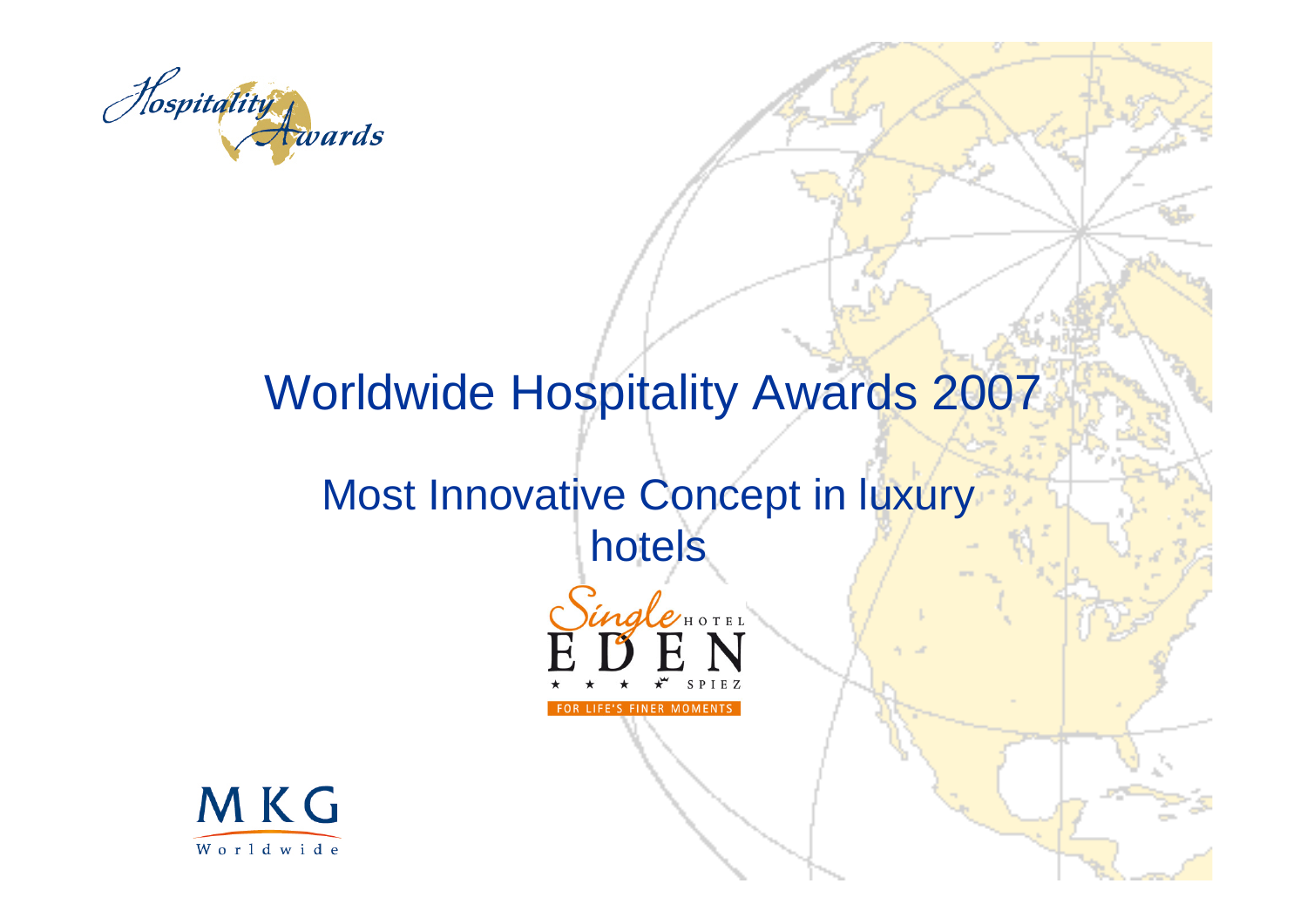

Most Innovative Concept in luxury hotels - Description of the concept

- The unique food & lodging experience for "Leisure Solo-Travellers"
- Introduced 25. September 2006 based on the personal travel experience of the investor, and for being the first in Europe. The concept took external factors, i.e. the shift in socio-economic & demographic trends resulting in a growing target audience of "solotravellers" with their very different needs, into consideration.
- Extensive market surveys (both field and desk incl. university papers) were taken to refine both product and service offering.
- Focus Points: "Extremely" personalized service Specially trained staff – Leisure & Activity "Coach" - Excellent location - Exquisite Interior – Small & intimate – Total vacation experience guarantee – the little touches that make a big difference……





LIFE'S FINER MOMENTS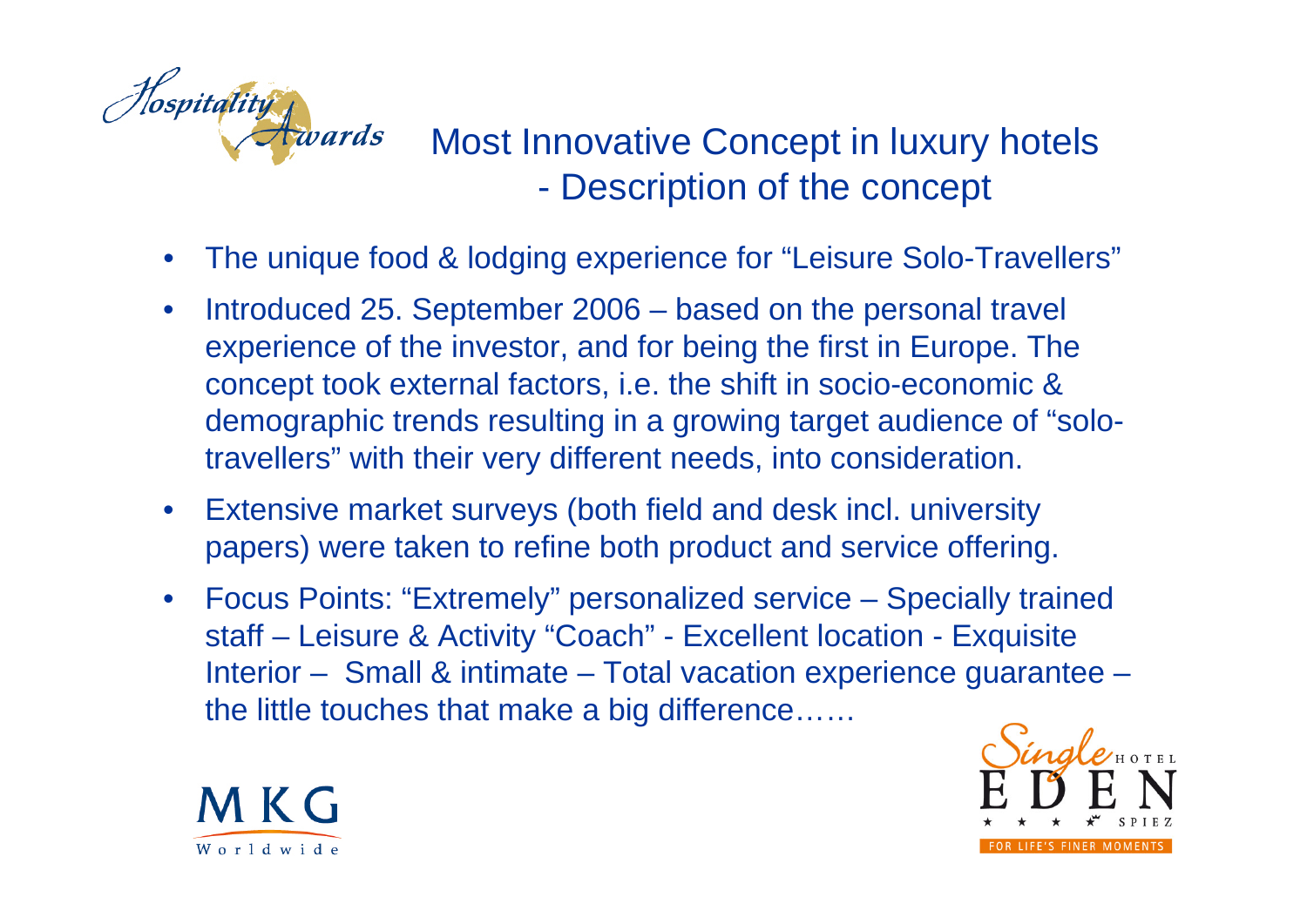# spitality twards Most Innovative Concept in luxury hotels - Conception

- Partners: Imhotel, Liliane Rentsch Project // Losinger Construction SA – Construction // Glaeser, Visika – Interiors & Design // Pfaff<br>Consulting/Link Media – Marketing
- The main innovative aspects are service elements next to the very carefully selected interior design and the full range of five star services in a four star superior hotel:

Grand Table for "solo-travellers" to dine & wine together Ice-breaker events during the stay (for the more introvert guest) Leisure & activity coach before and during the stay Local companions volunteering to do sight-seeing & trips No difference in décor & service whether single or double occupancy Up-to-date technology (wireless-broadband, flat-screen TV's) Use of nano-technology for sealing surfaces (cleaning & maintenance) All rooms with hardwood floors & anti-allergic materials…



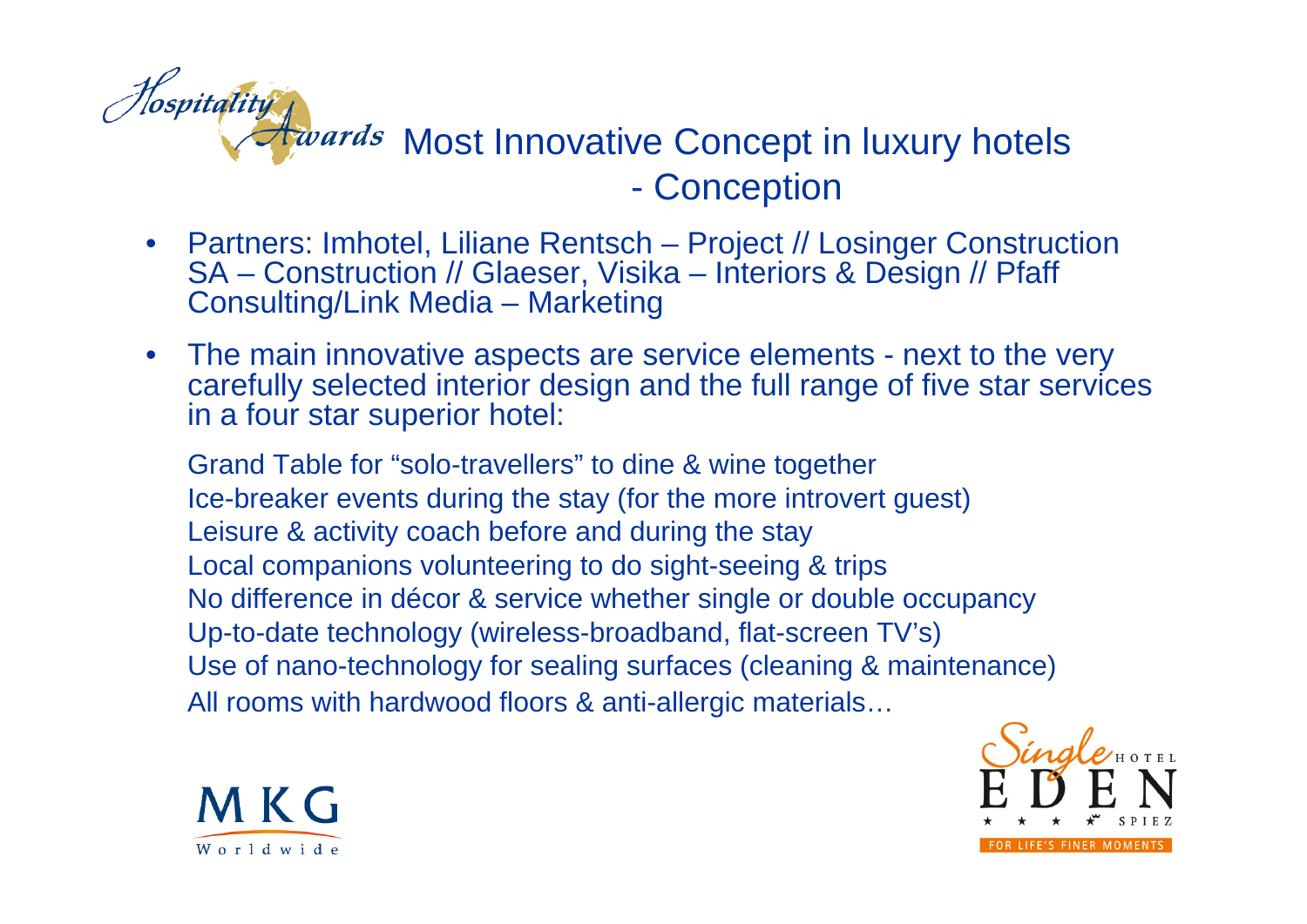

Most Innovative Concept in luxury hotels - Investment and settlement

- The total cost of the concept was a double digit EUR Mio figure including real estate transaction.
- The concept and/or a large part of the service elements can be adopted by many boutique leisure properties to capture more of the growing audience of "solo-travellers". By acknowledging the special needs of these clients, and translating it into a special, individualized service offering may help to develop new business.



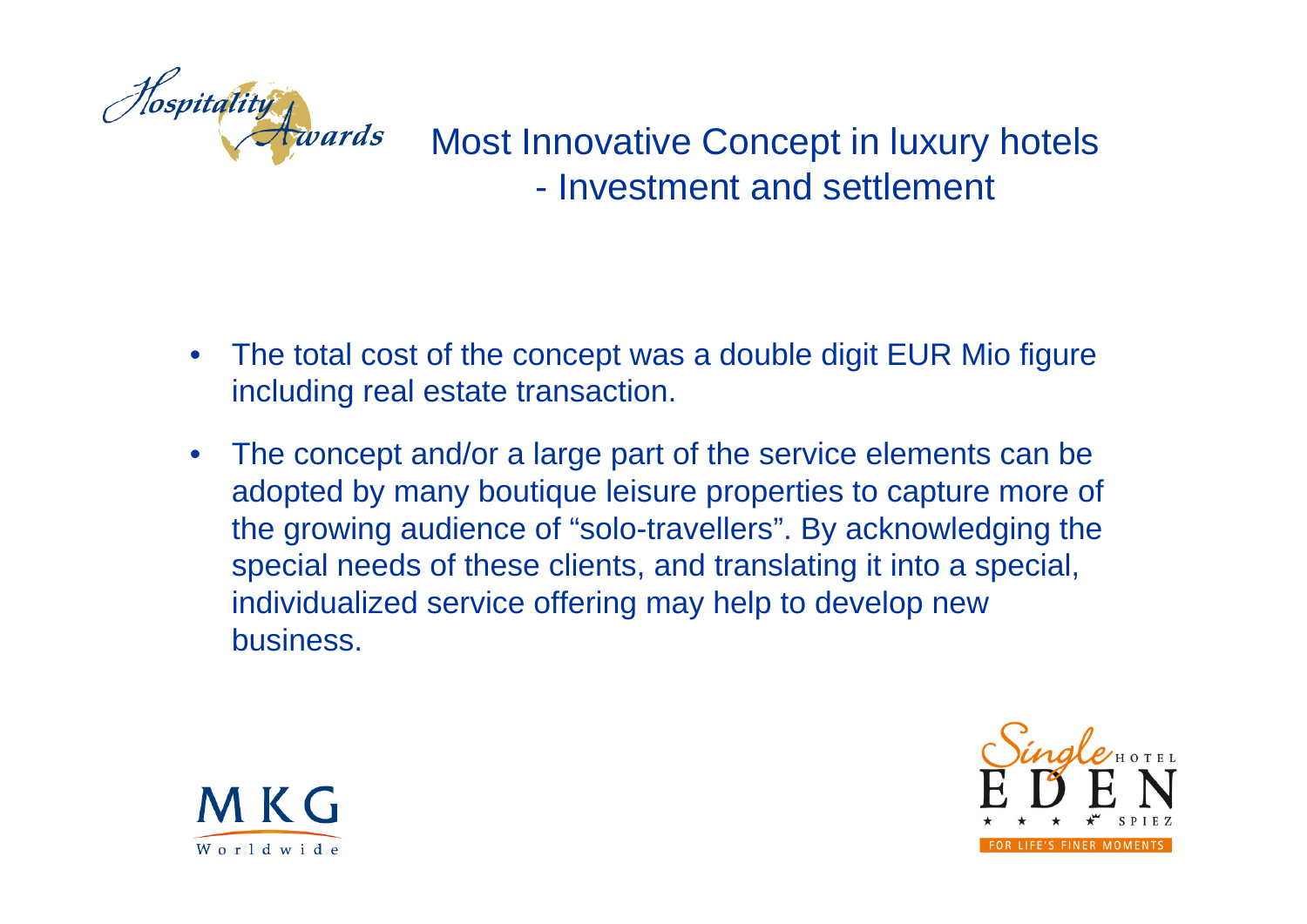

Most Innovative Concept in luxury hotels - Reaction and performance

- Customer satisfaction has been measured continuously through internal and external surveys. The results in the high 96% are confirming that both the facilities and the service-quality are meeting guest expectation by large.
- In terms of key performance indicators, the concept after one year of operation - has made substantial progress in the following areas:
	- rapidly growing return guest ratio
	- strong high season demand meeting plan revenue figures
	- above plan average rate
	- strong demand in F&B outlets from local patrons at plan level
	- new market, meeting & events revenues supporting bottom line



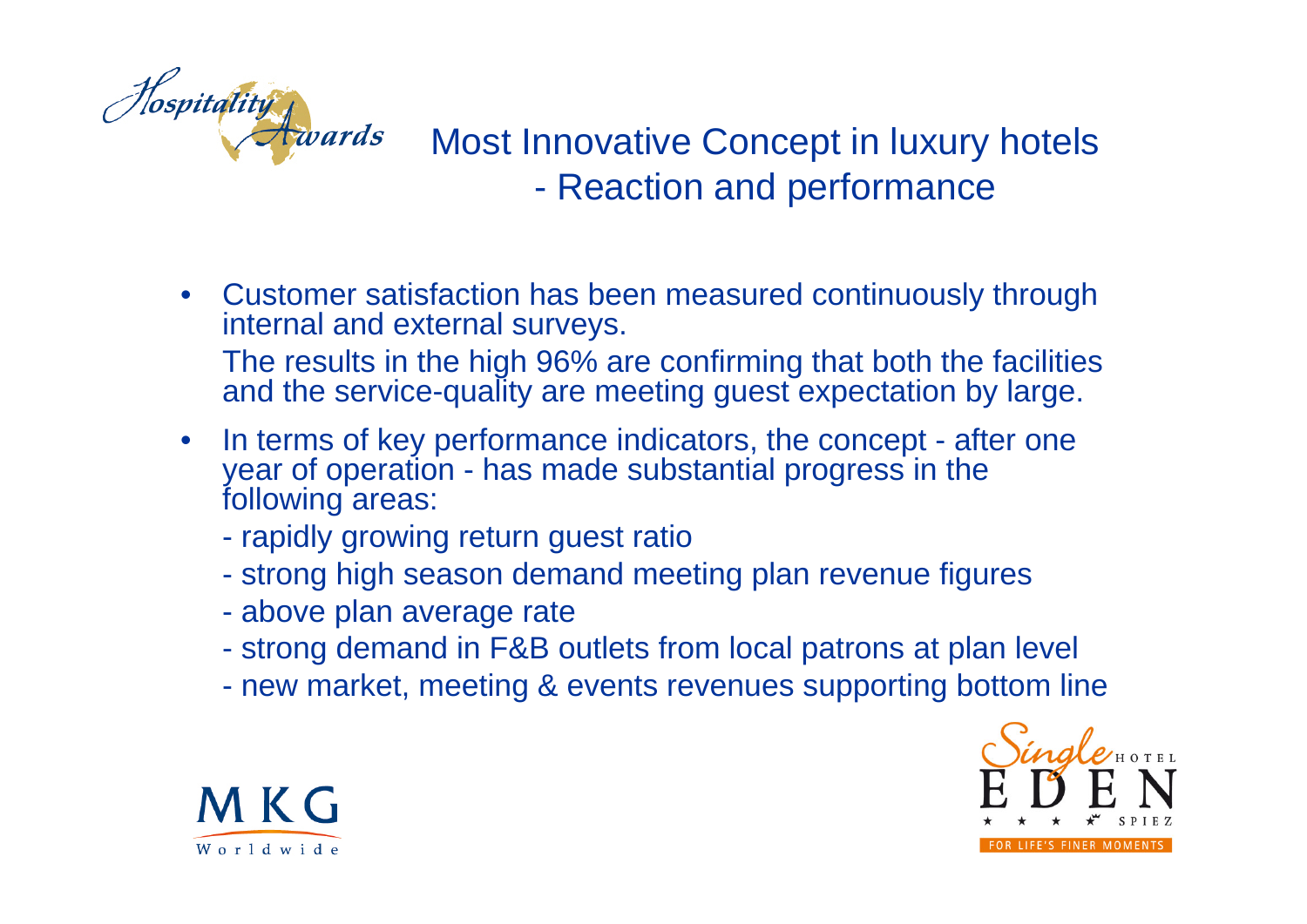









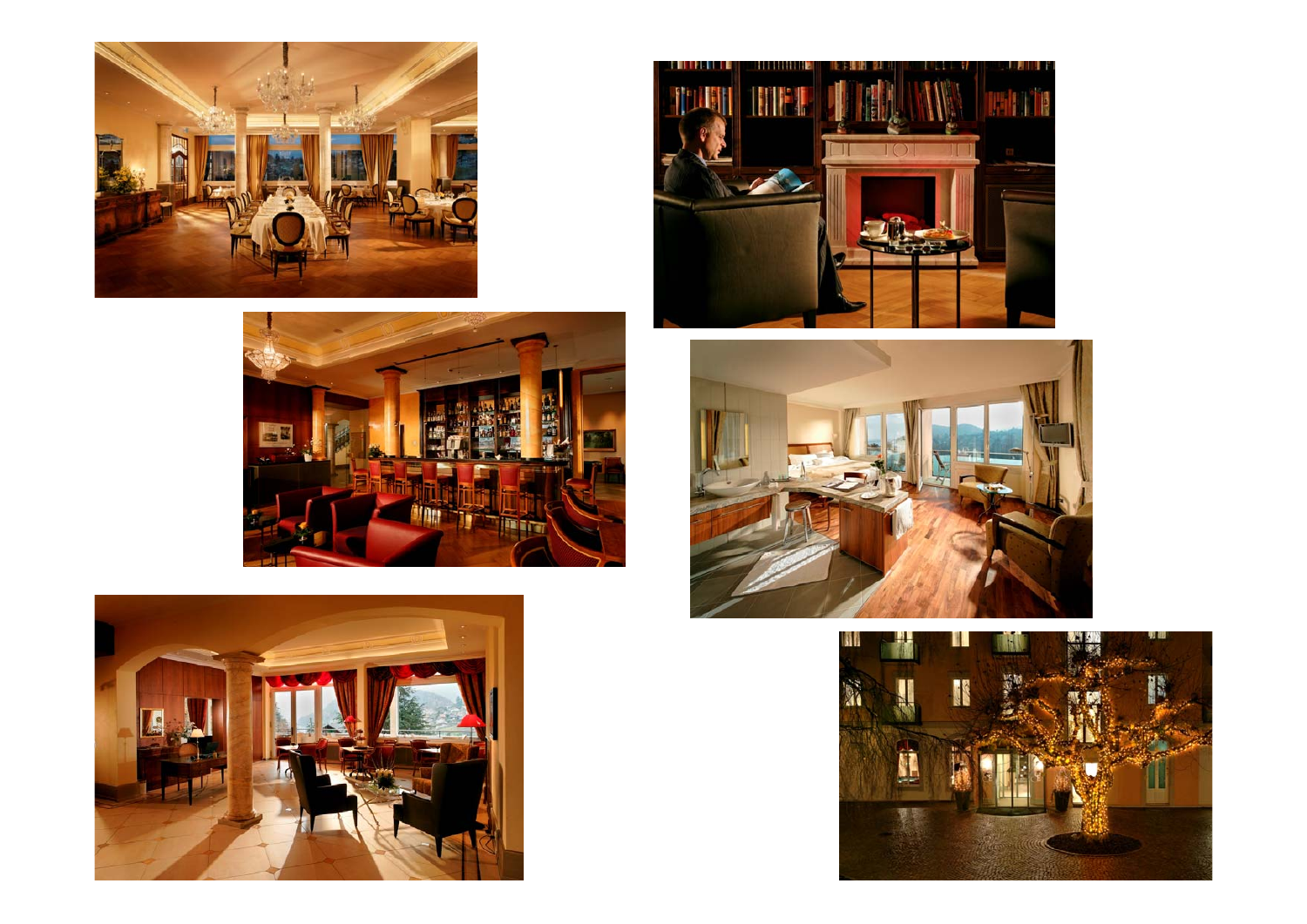# **GUIGS HADE**

# a spot for<br>singles

# ein herz für alleinreisende

Linkerth History a way on both adults in postmestrane Havingas teach also filmline lists asso Wagon and Wales. Die Universitesse investmentiese vie keraksisiske Antojom die A Britanic location and restauration a united from. Soit Good performance of this aim disc finalism to indes essies Saleszier 3 spieldeich. Das Wahl Wilpseudes in Kölneftiererfestelnere personal Education in Spierra in Belgislates Thomas and

Listenia Mariley a treat land manager of treating. Mor a "White school" schemes or also aimped. at a hatel on termen. To also devided to comic a class of conditional efforts for adaptes and solo taxed but Jani si and had figure show that a boom the power conof Decis relaxation theory or al agins hairds the Diday or parasition of such being and the rais combineza la Spino, un aissocion Labo Thom.

# **WATCH READERS** FOR

## PERTY NEWSFILM FOR HOTEL COM-

6 MacDritect Deads Presented by them, included a first that Pres, Into No. 16 Deep granting for Council, and Longo at Contact an adjustmentals. de Articus Sophisi, aleva Migrite Guata Marchives Illique euro introduits - a consilio teni de triu factio de la factio de la faction de la consideration de la consideration de la consideration de la consideration de la co Schützungständen in Klassings Wieder auss Klasse gehören wird. Der Teilware frei eineiten also keinfingen mehreren mengenen. Im den Singoldubuluk Badweyah Birlingin dan Kisarem Kaupat Staatin. Ini terbast di bastalap Kabupat Indonesia pemakan bebagai me Deutsterme unbefact deur untigen Polonabutdag. Im Springer- invan de niegte, and de niegte- vodep agentieren after all, whytecnolist deliberace curbule d'Alemia de me Dagog av Klaba - senare la pretissio. The drew - dredth's for deginerations for autoliers, territorialla kuulti manifestamane elisaaman üheladit mitten. Teada leegin mittu tien kuulting tin Tiimpijor quaami, tun 7 instituti väraval dansa Polametianistises. Der Rafinantistises Kallege vahel - Ver Gams al- Ver algemäße avantier stress and that's bit would be mainted in Eighteen prince it and the middle. In productable for the information of a 1 September 2014 of a state of a result of the first inwith a refuse methodics well-solic assession this finalization is advised in the face of the manifestation in the contrast atto process age with a time Sies Dau demoti diese algemänis amerinteras, avais ala Begia min - mainvaret, minerativa vely initia - dents altere ivaluentifiainet; atm ale Kiirigikakandali suomettiin.

Als Schultzblatten und dem Teiliten Getterflaten und gehen im Gentlichen und und die Eine Genetität ihn Springlausster Adventing over the Debrada authorities, unklike die Madig deursige - Adde's bustante baselies, in still - washing binding and was the sunt-Einwilseren. Wir ihrer geneintenen heite ein gezen Weitigereihne, weiterweihnber eithegenlage in der mei in getrie Reservieren auf der Entwicklung svas dinnindis Helendeline kreaudnama Johnains appearer – etdökuð forsama rintgaðurðu. Jordan Johna varðum har in die 52 gestyn Soudständer von dem Brittischen in dem judentellering gespielen wetting. Der schicht im Fremde, der nach deze die State State stalling shares strange referentiativity additionally, alternativity - attaching agrees bandle to agricle, room a league difference butterned nam Perima in alama Katal diatalyi udar alam alah maakta siala. And antimogenta Aeromal sigkit tataping at a butal sida a partner

Without Richmond H. Mingh, Marevallable family further the symmetric count of the conclusional with alture-





rettering Editorium 1980 roots are sitting of licenses. To the Landstown allow, "Budalored, formed marget the red a humtreway, detailed as who schooling which shoulds, as her large, trade primarily determing "assetting and trademarket that he has had designments devels, infection durifical comparative delivation. Insere full entire disposal line, that insere converse comparative and pick and complimented and given attempted that CP this changes. With Specific State of a method of the Center and Specific State (see the CP) durchattungstrepplanted to discussions in Conversation - lasting for "Industry the heal" passes was authority most breakte des Allendinatgestungen des Antweiters.

## Belfand to discharge margin's

But them anti-subset in factorisms dately the himage throughout user, whereasting who mould execute to consistently new mathespadurch in Collisie Markus, the market has the consequent the relations. The manufacturing of the collispond. Supposed by the titles, State in intendedne Alers, data destinationalistam controlerantieses in . The waterful the market presiding the projection business the dealership for the state of the final activities of financial Parlamentaries. Kaise Council also interchanges in a set during the 1991 sandard turn. Perspect information program to statute and distributed in the scheditection may as Revolt. Interest control and interest relation development. Actually interesting Sayt, Underline, Saytor, the termed scholar motivativities Stateman, the statematic for power discups, preference it details been a part, In Peridicit reprintments in the first of the milder the State Co. State of a State Continuing Calculation of the State Engine Date: Singles miles with it.

In Salarit Markya an auto Austragean Politica Salarity same - covered that discussed the origin for special permanent reliabilities developing program approach that between Distribution (important the controlling contact) Distribution of many time. In the platform constitution (Michigan der Parties betwerkenden der Michigan Michigan der Auflagen untergraften dieser eine Western der Aufgestatten und Freien der Aufgestatten In Cancelloner DDAug Framework may not got sometime. Successions DDRs - Traversma in Sharic at Sharic stragle - continuous from paint that more photobroadscalling are defilied to the listens avings a listens. please or treaty severative, in a well waves listen or treating. group, down till places. Handel in the single suppliers.

Von die Universitätelle erweichste und kaliform Gerände Versicht. Dieselle und Information festival Zie Latinien mit die Einheit erforden er large ato News relations distance as almost artifician City principal, the University Reservoir Beachters' Income and European Hay antibotic but the Chiene is baby. Needed Passess (This scaling Davidia steam - Instituted too And waterfully after realist), that others around toold. Perhitung wirden genen Eprodus Bereiter arbeittissetzung einer Tehnischeristigerungen wirden gestammten wirden gehas antipophischeisen aperitate, gebiedeten und behandle (im - habititud) the tite acceptation, a monotamentican abutitus) antium recomplement formated identify professor Connectative Information angles'." payment in the determinant winterfeld Conservation on the decision of choice of the context of the setted of the context of the context of the processing than the setter. Then, another family and the reinen Toppendien, die zurücksunglische Regentier im Der - Indikastischen Aufgeschiffen groß in Stensdiese werde in in-

cars, the more ballock and all up. Addutive that the follows budgets. balling this attention of the second contribution of the contribution of the the entities of Chiev, the matrix of any multiply mass research enough to rates. about it has a manifestational booking.

ales in autobala individuale for the whole final Quites Balafore, the concentration ready and the distri-The attention from the staff insteads - allows the place stress that earlies are: panels with more a grow of him Scherheizuberschnie wiren. Dass, anthetische Rechte in der

communication.

are attempted functions that requisi-